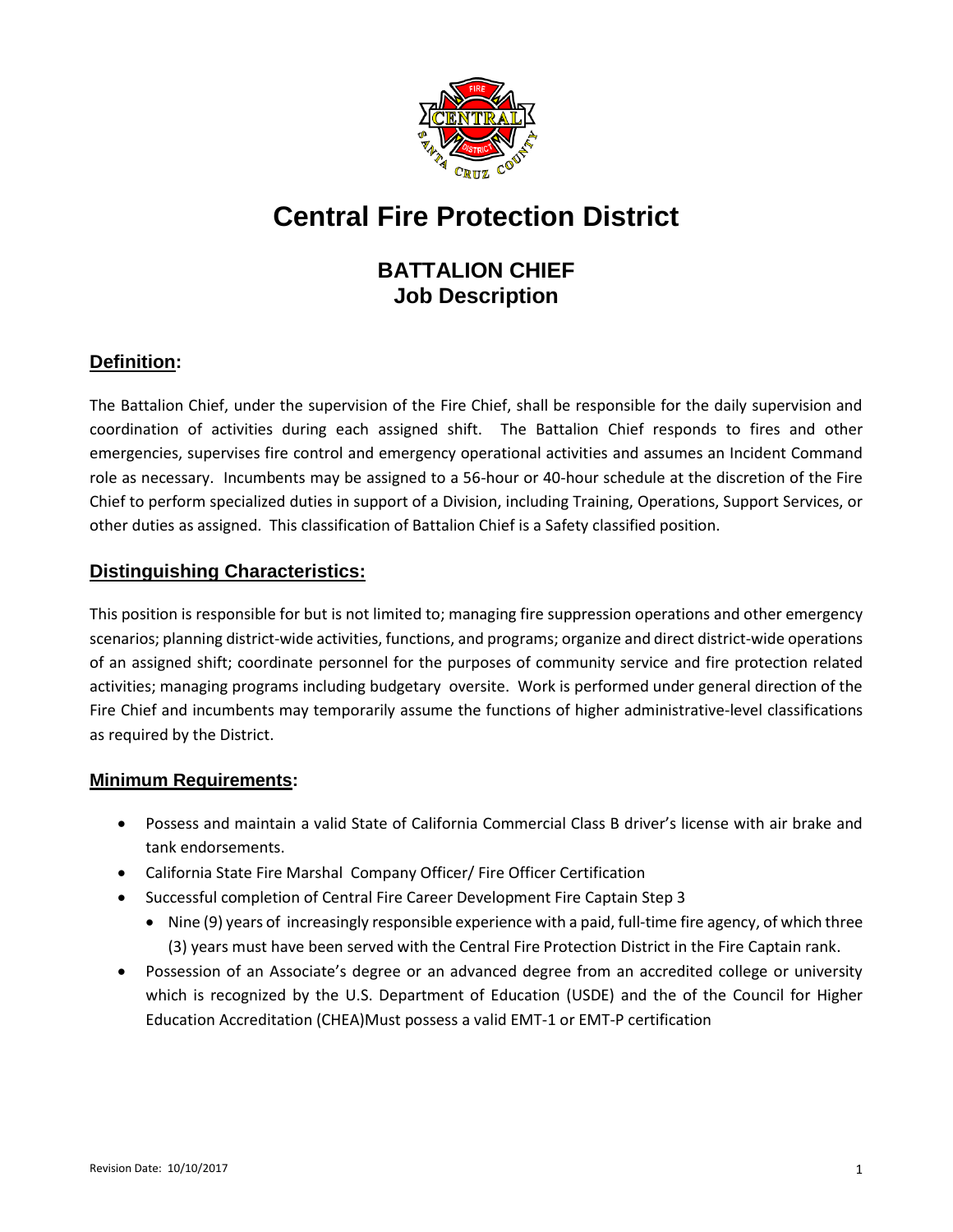## **Typical Physical and Mental Requirements:**

Requires standing, stooping, kneeling, sitting, crouching, and walking for extended periods of time. Requires agility, balance, and stamina in responding to emergency situations that includes climbing, crawling, and walking in steep, slippery, and confined spaces, or similar adverse environments. Requires the ability to lift, carry, push, pull, grasp, and lift different sized objects, equipment and apparatus weighing up to 100 pounds during both routine and emergency situations. Requires the ability to lift, carry, push, pull, grasp, and lift trapped, injured, or deceased persons. Requires the ability to operate fire suppression equipment such as ladders, axes, chain saws, hoses and general maintenance equipment. Requires the ability to drive and operate emergency response vehicles. Requires the ability to effectively and efficiently evaluate emergency situations and determine the appropriate response; implement the appropriate incident action plan; to remain calm and decisive in chaotic and confusing situations. Requires the ability to visually inspect fire equipment and apparatus; to function in atmospheres where vision is impaired; to differentiate between colors to assist in determining proper course of action to mitigate emergencies. Requires normal manual dexterity and eye-hand coordination; corrected hearing and vision to normal range.

#### **Examples of Duties:**

- Plan, direct and coordinate the activities of all fire suppression personnel on an assigned shift including personnel assigned to other fire service positions.
- Confer as necessary with subordinate officers regarding the activities of their units and staff.
- Manage and oversee the safety of fire personnel and citizens.
- Be responsible for the movement of personnel, apparatus, equipment and the proper staffing of stations and companies as dictated by District policy.
- Keep the Fire Chief apprised of the daily activities and movement of personnel, apparatus and equipment, and status of projects and programs as directed.
- Respond to fires and other emergency alarms, allocate appropriate personnel, resources and equipment, supervise fire control and emergency operational activities, provide overall coordination, direction, and detailed instruction to subordinate personnel and assume an Incident Command role as necessary during emergency incidents
- Assists in the work of extinguishing fires and in the performance of related lifesaving and property protection work as needed.
- Coordinates with the Division of Training and Safety in developing, implementing, evaluating, and updating training programs for Fire District personnel.
- Assist in training personnel at both individual and company levels by regularly conducting training exercises and drill sessions and providing appropriate feedback and guidance to personnel.
- Attend schools and seminars to keep abreast of current practices, methods, and theories in the fields of suppression, EMS, hazardous materials, disasters, and other areas of the District for which they would be responsible.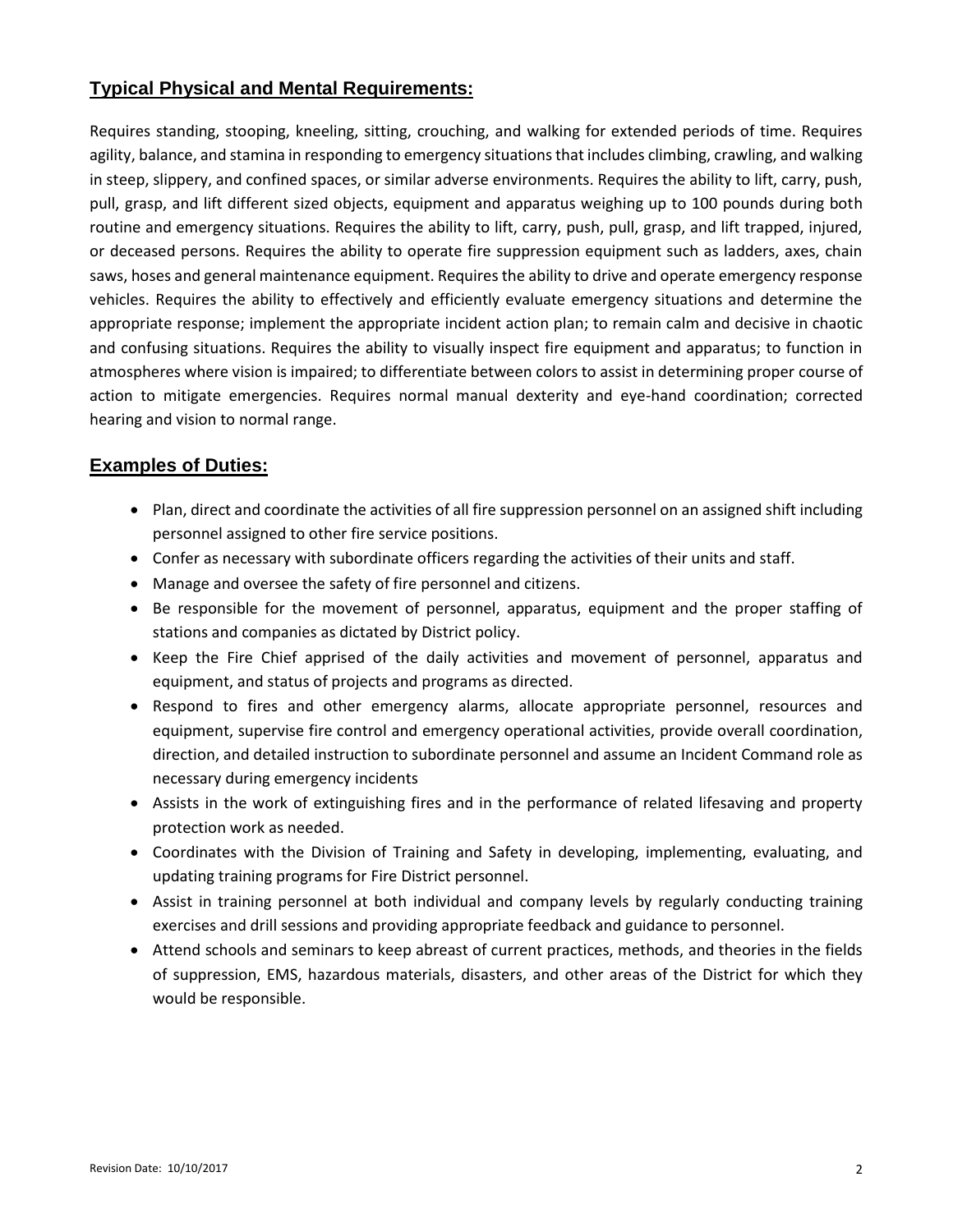- Coordinate as necessary with Company Officers regarding their daily duties, monthly program responsibilities, training and drill sessions, special projects, and fire prevention.
- Review all company level written request forms, personnel forms, Incident reports, counseling, disciplinary action, and evaluation forms.
- Counsel, discipline and evaluate subordinates as directed by District policy.
- Make periodic inspections of stations, grounds, apparatus, and personnel to ensure that District policies are being followed and make recommendations or take actions on personnel matters, including discipline.
- Strive to create an environment conducive to good morale and improved self-esteem, including a positive and professional work ethic.
- Adhere to established policies, programs, and applicable local, State, and Federal laws in carrying out duties and responsibilities, while maintaining the ability of independent judgment during situations not clearly addressed by the above policies, directives, and mandates.
- Participate in the development of goals and objectives of assigned programs and projects.
- Effectively plan, direct and coordinate assigned program(s).
- Have the authority to carry out assigned duties and responsibilities including expenditure of funds as dictated by District policy.
- Confer with other Chief Officers on policy and procedural matters.
- Maintain liaison with members of neighboring fire districts and departments and other outside agencies as appropriate relating to department objectives.
- Maintain records, prepare reports, and make public and/or committee presentations.
- May temporarily assume command of the Fire District during the absence of higher-level administrators as directed by District policy.
- Perform related duties as assigned.

#### **Knowledge of:**

- Principles, practices, techniques, codes, and ordinances associated with modern fire suppression, prevention and emergency medical treatment and rescue including water supplies, hazardous materials and fire ground tactics and strategies.
- Modern firefighting, rescue and emergency medical practices, codes, and ordinances.
- Building materials and construction.
- Emergency medical techniques.
- Fire District and county policies, orders, rules, regulations, communications, and operational procedures.
- Applicable local, state, and federal laws and regulations.
- Operation and maintenance of modern fire apparatus and equipment.
- Local geography and infrastructure, including location of water supplies, water mains fire hydrants, as well as major fire and traffic hazards within the Fire District.
- Principles of administration and personnel management, including human relations, supervision, and training.
- Proficiency in the use of computers and related office skills including the use of Microsoft Office Suite, business software applications, staffing software applications, calculators, telephones, copiers and agency specific software.